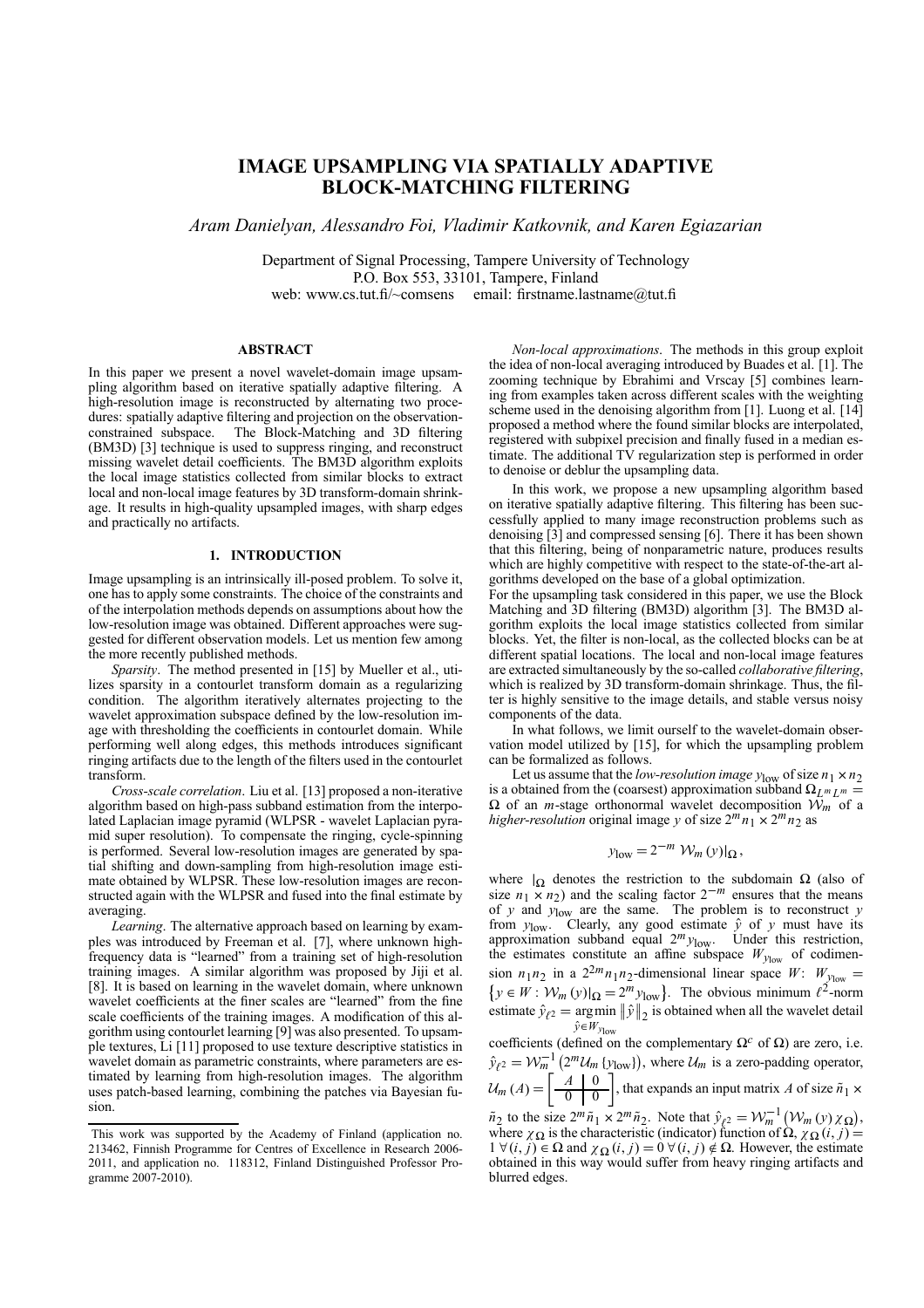

Figure 1: Iteration scheme

Our iterative upsampling process is initialized from the minimum  $\ell^2$ -norm solution  $\hat{y}_{\ell^2}$ . At each iteration, the adaptive filtering is applied to the current estimate and then the filtered estimate is projected on the subspace defined by the low-resolution image *y*low. The general scheme of our algorithm is essentially based on our previously proposed iterative procedure for compressed sensing image reconstruction<sup>1</sup> [6]. While, in the iterative alternation of the constraints, it is similar to the interpolation algorithm from [15], the block-matching and collaborative filtering procedure can be viewed as a self-learning, where each block "learns" or "tries to extract" missing information from neighboring similar blocks, thus resembling [8] or [5].

We demonstrate the effectiveness of the proposed approach in a number of experiments. The obtained results show a significant improvement in PSNR and SSIM [17] over some of the best methods known in the field.

## **2. THE ALGORITHM**

#### **2.1 Iterative system**

**One-stage upsampling.** Given  $y_{\text{low}}$ , we define a sequence of estimates  $\hat{y}^{(k)}$ ,  $k = 0, 1, 2, \ldots$ , using the following iterative system:

$$
\begin{cases} \hat{y}^{(0)} = \hat{y}_{\ell^2} = \mathcal{W}_m^{-1} (2^m \mathcal{U}_m \{y_{\text{low}}\}), \\ \hat{y}^{(k)} = \mathcal{W}_m^{-1} (2^m \mathcal{U}_m \{y_{\text{low}}\} + \mathcal{W}_m (\Phi(\hat{y}^{(k-1)}, \sigma_k)) (1 - \chi_{\Omega})), \end{cases} (1)
$$

where  $\Phi$  is a spatially adaptive filter,  $\sigma_k$  is a parameter controlling the strength of this filter, and  $1 - \chi_{\Omega} = \chi_{\Omega^c}$  is the characteristic function of the complementary of  $\Omega$ . In other words, at each iteration in (1), we filter the image  $\hat{y}^{(k-1)}$  obtained from the previous iteration, perform wavelet decomposition, substitute the  $n_1 \times n_2$  approximation coefficients with those defined by *y*low (considered as true information known about original image *y*), and take an inverse wavelet transform to obtain  $\hat{y}^{(k)}$ . The flowchart of the system (1) is presented in Figure 1. The iteration process stops when the distance between  $\hat{y}^{(\vec{k})}$  and  $\hat{y}^{(k-1)}$  in some metric becomes less than certain threshold  $\delta_0$ , or if the maximum number of iterations  $k_{\text{final}}$ is reached.

We remind that the value of *m* determines the total number of decomposition levels in the wavelet transform  $\mathcal{W}_m$ . Because the size of the approximation subband  $\Omega$  (obtained after the *m*-th decomposition) is fixed to  $n_1 \times n_2$  (equal to the size of  $y_{\text{low}}$ ), the value of *m* determines also the size of the high-resolution images. Therefore, the above scheme can be used to upsample *y*low to any size  $2^m n_1 \times 2^m n_2$ , for an arbitrary  $m \in \mathbb{N}$ .

*m***-stage progressive upsampling.** For upsampling by a factor 2*<sup>m</sup>* when  $m > 1$ , an alternative scheme can be suggested. Instead of upsampling the image  $2^m$  times at once, we upsample it progressively *m* times, each time (we call it *stage*) by the factor of 2. In this case the output from previous stage  $\hat{y}_{j-1}$  becomes the input  $\hat{y}^{(0)}_j$ 

for the next one, where stage numbers are denoted by the subscript  $j = 1, \ldots, m$ . In this way, the recursion equation takes the following form:

$$
\begin{cases}\n\hat{y}_0 = y_{\text{low}}, \n\hat{y}_j^{(0)} = \mathcal{W}_1^{-1}(2\mathcal{U}_1 \{\hat{y}_{j-1}\}), \n\hat{y}_j^{(k)} = \mathcal{W}_j^{-1}(2^j\mathcal{U}_j \{y_{\text{low}}\} + \mathcal{W}_j(\Phi(\hat{y}_j^{(k-1)}, \sigma_k)) (1 - \chi_{\Omega})\},\n\end{cases}
$$
\n(2)

where the superscript *k* corresponds to the iteration count inside each stage. We remark that this *m*-stage upsampling is *not* a recursion of  $m$  "one-stage upsamplings with factor  $2$ ", because in (2) the projection is always made onto the initial  $W_{\text{Vlow}}$  defined by  $y_{\text{low}}$ (and not by  $\hat{y}_j^{(0)}$ ).

## **2.2 The filter**

We use the BM3D denoising algorithm as the spatially adaptive filter  $\Phi$ . Its detailed description can be found in [3]. In brief, the filter works as follows.

- 1. *Block-wise estimates*. Processing the image in sliding-window manner, for each block:
	- (a) *Grouping*. Find blocks that are similar to the currently processed one and then stack them together in a 3D array (group).
	- (b) *Collaborative hard-thresholding*. Apply a 3D transform to the formed group, attenuate the noise by hard-thresholding of the transform coefficients, invert the 3D transform to produce estimates of all grouped blocks, and return the estimates of the blocks to their original positions.
- 2. *Aggregation*. Compute the estimate of the output image by weighted averaging all of the obtained block-wise estimates that are overlapping.

Due to the similarity between the grouped blocks, the transform can achieve a highly sparse representation of the true signal so that the noise or small distortions can be well separated by shrinkage. In this way, the collaborative filtering reveals even the finest details shared by grouped fragments and at the same time it preserves the essential unique features of each individual fragment.

For the purposes of this work, we do not perform the final collaborative Wiener filtering stage of the original BM3D denoising algorithm [3].

Here, the parameter  $\sigma_k$  is used in place of the standarddeviation of the noise. This parameter controls the similarity tolerance of the grouping and the collaborative hard-thresholding strength. In order to prevent smearing of the small details the sequence  ${\{\sigma_k\}}_{k=0,1,\dots}$  should be decreasing with the progress of the iterations.

## **3. EXPERIMENTAL RESULTS**

We performed two sets of experiments: first, we assess both objective and subjective quality with respect to a known high-resolution reference image, comparing our results with those of other upsampling methods; second, we test our method for upsampling images of factors of 4 and 8 from their original resolution.

**Quantitative performance.** For the experiments we use four <sup>512</sup>×512 grayscale images: *Lena*, *Barbara*, *Peppers*, and *Gaussian disc*2. The images were first downsampled 4 times by 2 stages of wavelet decomposition, obtaining  $y_{\text{low}}$ ; then the images are upsampled to the original size from *y*low. Both the one-stage (1) and the *m*-stage (2) algorithm are tested. We compare them against two other recent upsampling methods: the contourlet-based upsampling

<sup>&</sup>lt;sup>1</sup>Note however that here our notation differs from that in [6], where *<sup>y</sup>* and *<sup>y</sup>*<sup>ˆ</sup> were used to denote *2D transforms* of the image and its estimate, **respectively.** 

<sup>2</sup>The *Lena*, *Barbara*, and *Peppers* images are from http://www.cs.tut.fi/~lasip/2D, whereas *Gaussian disc* is from [15]. All the experiments in the present paper were carried out using these four images. We note that our first three images differ from the corresponding ones used by the authors of [15].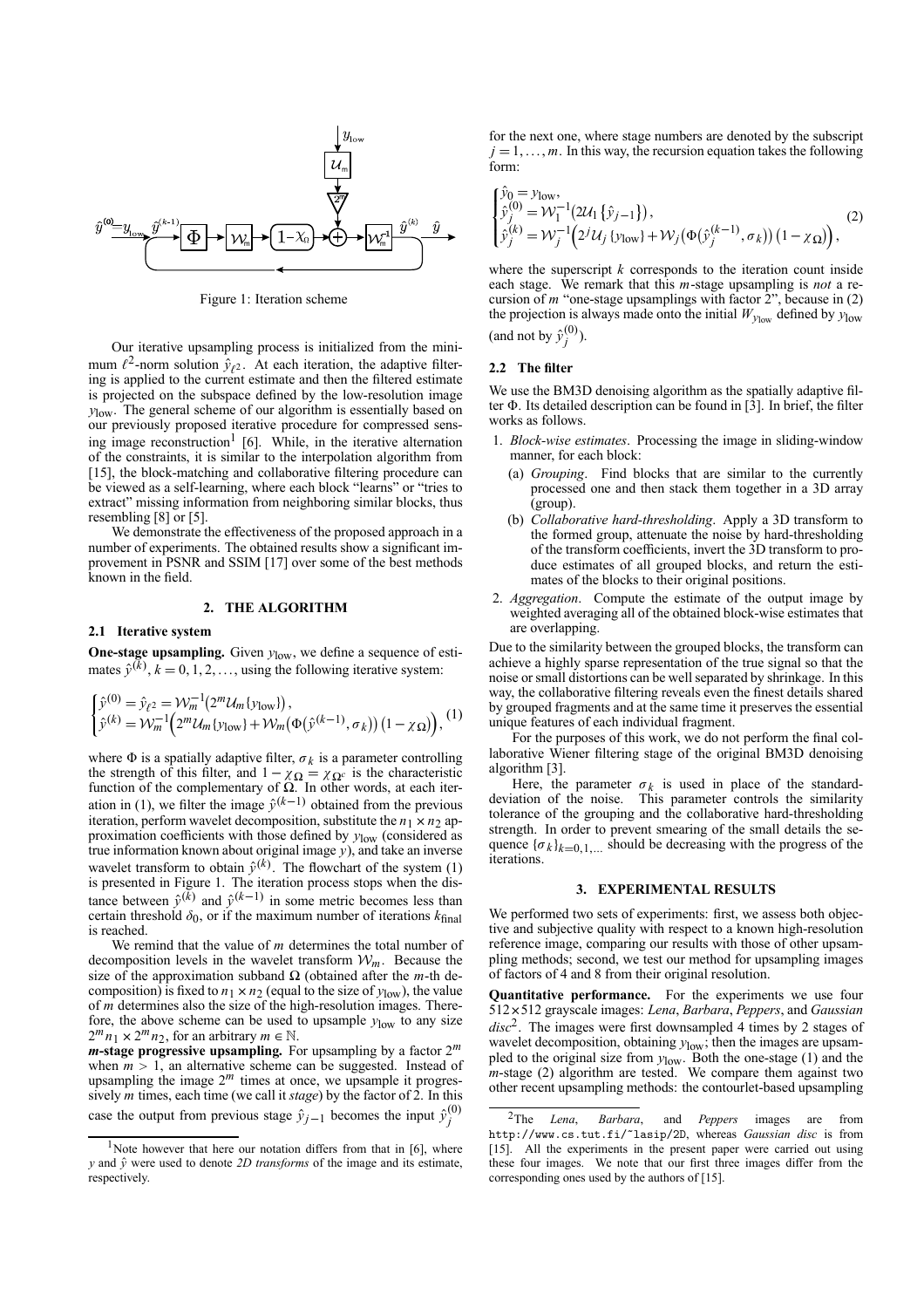|           | $\hat{y}_{\ell^2}$ | Luong et al. Contourlet |       | Proposed              |       |
|-----------|--------------------|-------------------------|-------|-----------------------|-------|
|           |                    | 14                      | 15    | one-stage $ m$ -stage |       |
| Lena      | 29.34              | 28.98                   | 29.79 | 30.40                 | 30.53 |
| Barbara   | 23.66              | 23.54                   | 23.70 | 23.84                 | 23.86 |
| Peppers   | 30.18              | 29.89                   | 30.52 | 31.74                 | 32.13 |
| Gaus.disc | 40.62              |                         | 41 70 |                       | 49.51 |

Table 1: PSNR (dB) of the images upsampled 4 times from the approximation coefficients of a two-level wavelet decomposition of the original high-resolution *y* using a periodically padded Symlet transform of order 8.

|           | $\hat{y}_{\ell^2}$ | Luong et al.   Contourlet |       | Proposed               |       |
|-----------|--------------------|---------------------------|-------|------------------------|-------|
|           |                    | 14                        | [15]  | one-stage   $m$ -stage |       |
| Lena      | 0.826              | 0.819                     | 0.834 | 0.841                  | 0.849 |
| Barbara   | ).664              | 0.661                     | 0.668 | 0.683                  | 0.686 |
| Peppers   | 0.817              | 0.812                     | 0.820 | 0.842                  | 0.845 |
| Gaus.disc | $+986$             | 0.986                     | 0.989 | 0.995                  | 0.998 |

Table 2: SSIM [17] of the images upsampled 4 times from the approximation coefficients of a two-level wavelet decomposition of the original high-resolution *y* using a periodically padded Symlet transform of order 8.

algorithm<sup>3</sup> [15] and the non-local interpolation algorithm proposed by Luong et al.<sup>4</sup> [14]. The PSNR and SSIM [17] results are summarized in Tables 1 and 2. In order to avoid the influence of border distortions and thus provide more fair comparisons, PSNR and SSIM values are calculated over the central part of the images, omitting a border of 15-pixel width. Both versions of our algorithm achieve better quantitative results than the ones provided for comparison [14],[15]. In particular, the *m*-stage version demonstrates the best performance for all images. The numerical difference between the two versions is noticeable especially for the *Gaussian disc*.

**Visual appearance.** While the SSIM is known to be superior to the PSNR as a measure of subjective image quality, we argue that neither of these two measures is, in general, faithful enough and that direct visual inspection is necessary to assess the quality of the upsampled estimates. Figures 2 and 3 provide a visual comparison between the different methods. Visual examination shows that the images reconstructed with our algorithm are practically free of any kind of ringing artifacts, look sharp, and no significant geometrical distortions can be seen. Nevertheless, some smearing is present in the areas where the fine details have been smoothed in the lowresolution image (e.g., details of the feathers in Figure 3) especially with the one-stage reconstruction. With the *m*-stage algorithm the smearing is less pronounced, providing visually better images. Despite its relatively high PSNR and SSIM scores, it should be clear from the figures that the  $\hat{y}_{\ell^2}$  estimate is actually the worst among these five.

**Implementation and computational complexity.** In all our experiments Symlets of order 8 were utilized as the wavelet basis. In order to obtain exactly  $n_1 \times n_2$  coefficients for the low-resolution image, periodic padding is used.

A one-step realization of the original BM3D algorithm [3] is used, without the collaborative Wiener filtering step. The filter's internal 3D transform is a combination of a 2D DCT transform applied to each block and of a 1D Haar wavelet transform applied along the third dimension. Other filter parameters were fixed through all experiments, but different for one- and *m*-stage algorithms. The parameters are as follows.

*One-stage algorithm.* Experimentally, we found that the algorithm performs better if we start with larger blocks and then switch to a smaller size. Thus,  $8 \times 8$  block-size was used for the first 7 iter-





Original  $\hat{y}_{\ell^2}$ 













Contourlet [15] Luong et al. [14]

Figure 2: Results of reconstruction (upsampling 4 times) of *Lena* (face). Pictures are cropped from upsampled  $512 \times 512$  size images.

ations, and  $5 \times 5$  for others. A total of  $k_{final} = 30$  iterations were performed. The  $\sigma_k$  parameter was set to decrease linearly starting from 20 with step  $\Delta_{\sigma} = 0.3$ .

*m-stage algorithm*. The filter parameters for each stage are given in Table 3. These parameters ensure both good performance and graceful convergence of the reconstruction. Note that although the size of the block progressively increases with the stages, its relative size with respect to the image  $\hat{y}^{(k-1)}_j$  to be filtered is actually decreasing, because the size of  $\hat{y}^{(k-1)}_j$  doubles at every stage. The decrease in the (relative) block-size is consistent with the analyses given in  $[2]$  and  $[16]$ .

The BM3D filter is implemented in C++ and compiled into a dll library. The rest of the code is realized in Matlab. Upsampling a  $128 \times 128$  image to  $512 \times 512$  size on 2-GHz Intel Core 2 Duo processor takes about 117 seconds with the one-stage algorithm and about 86 seconds with the *m*-stage algorithm. However, the current software is not optimized to use more than one processing core and the 2D DCT transform inside the BM3D filter is implemented just as matrix multiplications.

**Improvement rate.** As illustrated in the plot in Figure 4, our experiments show that the one-stage algorithm in only 5 iterations outperforms the algorithms [14] and [15] and that after 15 iterations the

<sup>3</sup>Matlab implementation available online at

http://www.ifp.uiuc.edu/~nmueller/interpcontourlet.zip

<sup>&</sup>lt;sup>4</sup>Upsampled images have been kindly provided by Hiep Luong.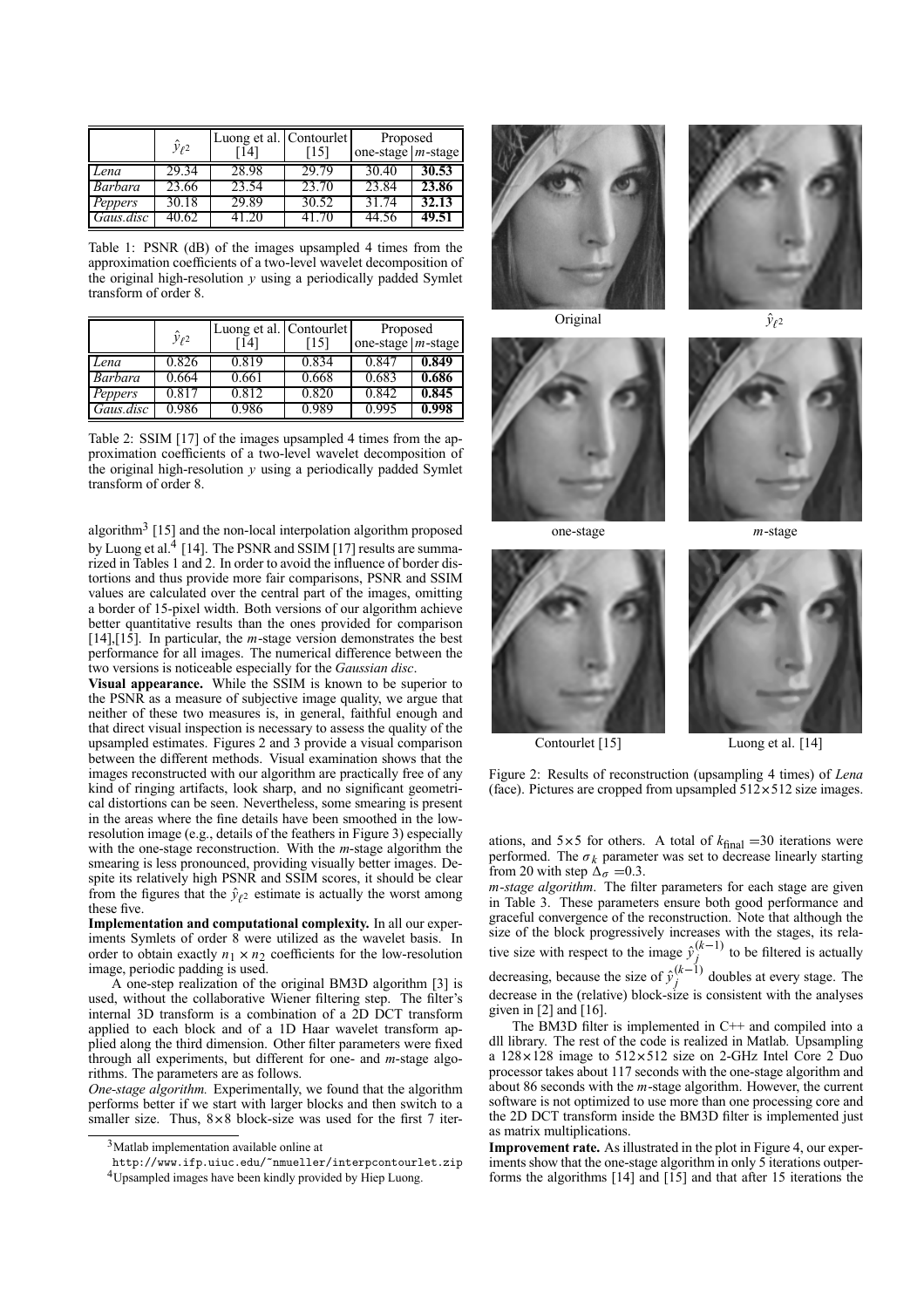









Contourlet [15] Luong et al. [14]

Figure 3: Results of reconstruction (upsampling 4 times) of *Lena* (hat). Pictures are cropped from upsampled  $512 \times 512$  size images.

|                    | stage |  |      |  |
|--------------------|-------|--|------|--|
| Parameters         |       |  |      |  |
| $k_{\text{final}}$ |       |  | 11 I |  |
| σο                 |       |  |      |  |
|                    |       |  |      |  |
| block size         |       |  |      |  |

Table 3: Parameters used in the *m*-stage upsampling algorithm.

PSNR is already quite close to its final value. It is worth to comment about the little PSNR improvement achieved for *Barbara*. This happens because downsampling the image four times completely blurs the textures (e.g., the stripes of the trousers), making their reconstruction practically impossible.

**Upsampling from original resolution.** In the previous experiments we considered upsampling from downsampled images obtained as wavelet approximation coefficients of a given highresolution image. Let us present also images upsampled of factors 4 and 8 from their original resolution. It should be emphasized that in this case we are not performing interpolation, instead we seek a high-resolution image whose wavelet approximation coefficients in the subband  $\Omega_{L^m L^m}$  coincide (up to scaling factor  $2^m$ ) to the pixel



Figure 4: PSNR gain (dB) vs. number of iterations for the one-stage algorithm.

values of the given low-resolution image. Figure 5 shows three fragments of the *Cameraman*, *Text*, and *Lighthouse* images at their original resolution. We upsample these fragments applying the *m*-stage algorithm with symmetric padding of the wavelet transform (thus avoiding the border artifacts which would arise if periodic padding were used). The obtained high-resolution images are shown in Figure 6. Again, the visual quality of the upsampled images is good: edges are sharp and ringing artifacts are absent.

## **4. DISCUSSION AND CONCLUSIONS**

We have introduced a new upsampling algorithm based on Block-Matching and 3D collaborative filtering. This algorithm exploits the ideas of self-learning and sparsity constraints to reconstruct missing wavelet detail coefficients and the idea of the iterative projections on the constraint subspaces (alternated projections).

This work was mostly inspired by our previous contribution [6], where a first attempt was made to apply iterative spatially adaptive filtering to the compressed sensing task. The system (1), in fact, is equivalent to the recursive system used in [6], with the exception of a missing excitation-noise term. While the excitation noise played a key role for image reconstruction from *highly incomplete* data, its influence to the upsampling process is found to be minimal.

The proposed upsampling algorithm can be further extended in a number of ways. The block-matching procedure can be applied to find similar blocks not only in the high-resolution approximation image, but also among blocks in the low-resolution image, thus enabling a sort of interscale matching (like in fractal coding). Further modifications also include changing of the observation model from wavelets to DCT (applied globally or locally) or other transforms. In [4], we present an extension of our upsampling algorithm to the more general problem of image and video super-resolution. We wish also to point the reader to an independent work by Li [12] which is concurrent to our present contribution (we have received a preprint after the submission of the draft of our manuscript). In his work, he proposes an interpolation algorithm based on an iterative BM3D filtering scheme similar ours, with the main difference in the observation model, which is there completely in the pixel domain (the low-resolution image is assumed to be an arbitrarily sampled version of the high-resolution one, without antialias filtering). Also in his case, the BM3D enables high-quality interpolation, competitive to the state-of-the-art.

The main drawback of the iterative algorithm remains its speed, which hinders its use for real-time applications. One possible approach to reduce computational complexity can be switching from BM3D interpolation to a lower-complexity interpolation in smooth areas, similar to the way it is done in the NEDI algorithm [10].